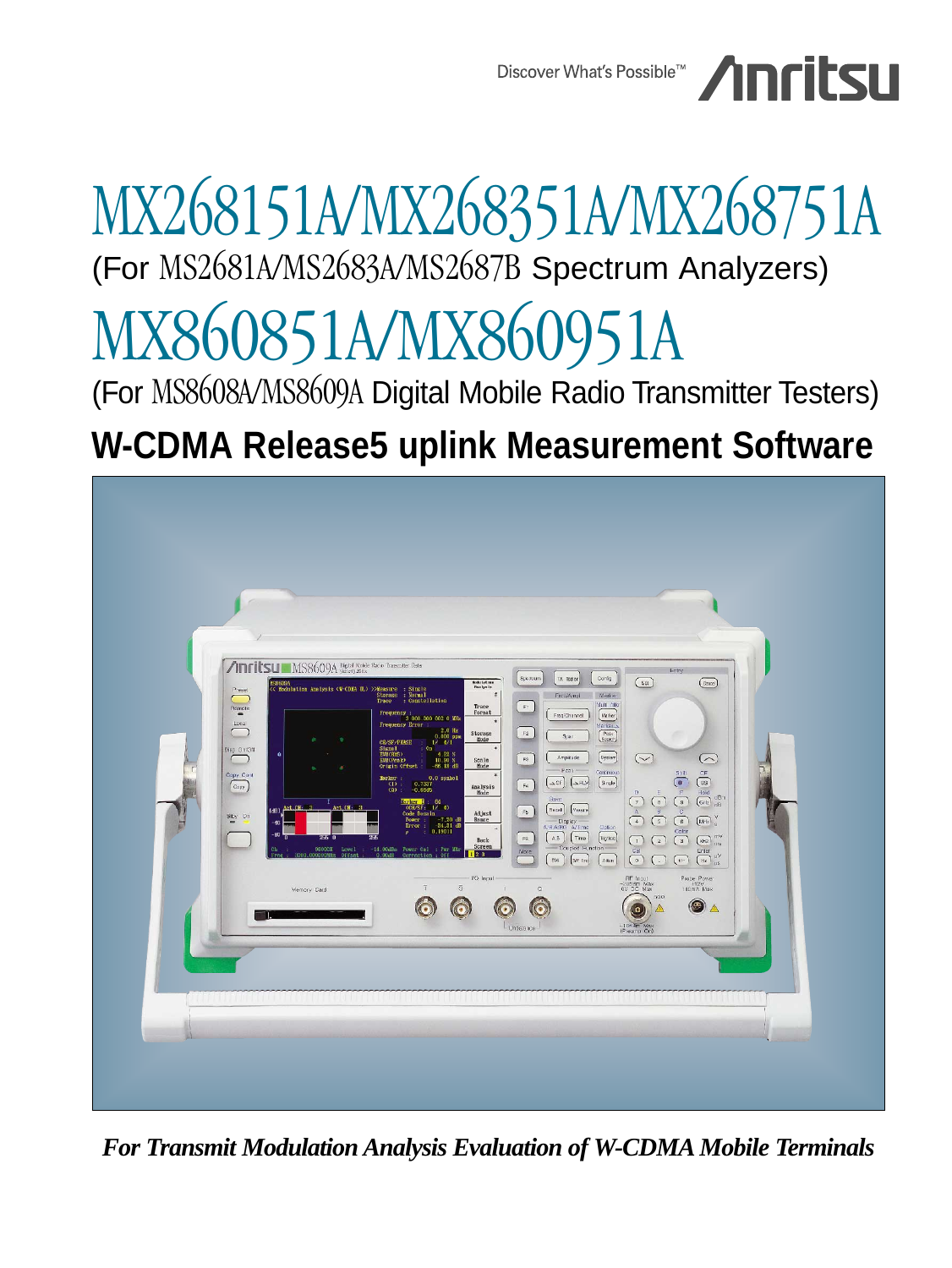# **Supports Transmit Modulation Analysis Measurement of W-CDMA Mobile Terminals**

MX268151A/MX268351A/MX268751A/MX860851A/MX860951A W-CDMA Release5 Uplink Measurement Software is the application software used in MS2681A/MS2683A/MS2687B Spectrum Analyzers or MS8608A/MS8609A Digital Mobile Radio Transmitter Testers.

The software installation in MS2681A/MS2683A/MS2687B or MS8608A/MS8609A enables to perform phase discontinuity and PRACH preamble quality measurements defined by 3GPP.

Furthermore, all transmitter tests of W-CDMA mobile terminals can be performed in combination with

MX268101B/MX268301B/MX268701B/MX860801B/MX860901B W-CDMA Measurement Software.

| TS 34.121 v5.6.0 |        | Terminal Conformance Specification              | Measurement<br>function    | MX860x01B | MX860x51A |
|------------------|--------|-------------------------------------------------|----------------------------|-----------|-----------|
| 5                |        | <b>Transmitter Characteristics</b>              |                            |           |           |
| 5.2              |        | Maximum Output Power                            | Power Level                |           |           |
| 5.3              |        | Frequency Error                                 | Frequency                  |           |           |
| 5.4              |        | Output Power Dynamics in the Uplink             |                            |           |           |
|                  | 5.4.1  | Open Loop Power Control in the Uplink           | Power Level                |           |           |
|                  | 5.4.2  | Inner Loop Power Control in the Uplink          | Power Level                |           |           |
|                  | 5.4.3  | Minimum Output Power                            | Power Level                |           |           |
|                  | 5.4.4  | Out of synchronization handling of output power | Spectrum                   |           |           |
| 5.5              |        | Transmit ON/OFF Power                           |                            |           |           |
|                  | 5.5.1  | <b>Transmit OFF Power</b>                       | Power Level                |           |           |
|                  | 5.52   | Transmit ON/OFF Time Mask                       | Power Level                |           |           |
| 5.6              |        | Change of TFC                                   | Power Level                |           |           |
| 5.7              |        | Power setting in uplink compressed mode         | Power Level                |           |           |
| 5.8              |        | Occupied Bandwidth                              | Spectrum                   |           |           |
| 5.9              |        | Spectrum emission mask                          | Spectrum                   |           |           |
| 5.10             |        | Adjacent Channel Leakage Power Ratio (ACLR)     | Spectrum                   |           |           |
| 5.11             |        | <b>Spurious Emissions</b>                       | Spectrum                   |           |           |
| 5.12             |        | <b>Transmit Intermodulation</b>                 | Spectrum                   |           |           |
| 5.13             |        | <b>Transmit Modulation</b>                      |                            |           |           |
|                  | 5.13.1 | Error Vector Magnitude                          | <b>EVM</b>                 |           |           |
|                  | 5.13.2 | Peak code Domain error                          | CDE                        |           |           |
|                  | 5.13.3 | UE phase discontinuity                          | <b>Phase Discontinuity</b> |           |           |
|                  | 5.13.4 | PRACH preamble quality                          | <b>PRACH EVM</b>           |           |           |

#### **• List of supported test items**

## **Parameter Settings**

This screen is used to set basic parameters such as frequency an signal type. After setting, a simple operation completes each measurement.

| <b>MS8609A</b><br><< Setup Common Parameter (W-CDMA UL) >>                                                                             |                                                                                                                                                             | Setup<br>Parameter          |
|----------------------------------------------------------------------------------------------------------------------------------------|-------------------------------------------------------------------------------------------------------------------------------------------------------------|-----------------------------|
| Input<br>Terminal<br>Spectrum<br>Reference Level & Offset<br>Frequency<br>Channel & Frequency<br>Channel Spacing                       | : IRF<br>1<br>: [Normal ]<br>$0.00dB$ ]<br>10.00dB <sub>m</sub><br>T<br>-Г.<br>$\therefore$ [ 9600CH] = [ 1920.000000MHz]<br>$\pm$ T.<br>$0.200000$ MHz $1$ | →<br>Modulation<br>Analysis |
| Signal<br>Measuring Object<br>Filter                                                                                                   | ı<br>: IUp Link<br>: [Filtering]                                                                                                                            | →<br>Transmitter<br>Power   |
| Synchronization<br>Scrambling Code Sync. & Number : [Long ] = [000000]<br><b>Spreading Factor</b><br>Channelization Codes Number : (0) | $\therefore$ [DPCCH] = (256)                                                                                                                                |                             |
| Slot Format for DPCCH<br>Trigger                                                                                                       | : 101<br>: [Free Run]                                                                                                                                       |                             |
|                                                                                                                                        |                                                                                                                                                             |                             |
| Ch.<br><b>9600CH</b><br>Level :<br>1920.000000MHz<br>Offset<br>Freq :                                                                  | 10.00dBm Power Cal<br>: Pur Mtr<br>0.00dB<br>Correction : Off                                                                                               | 12                          |

## **Modulation Analysis Measurement [1]**

The results required for modulation analysis such as frequency error, EVM and PCDE are all displayed on the screen. Also, a user can view the constellation of a code selected on the code domain screen.

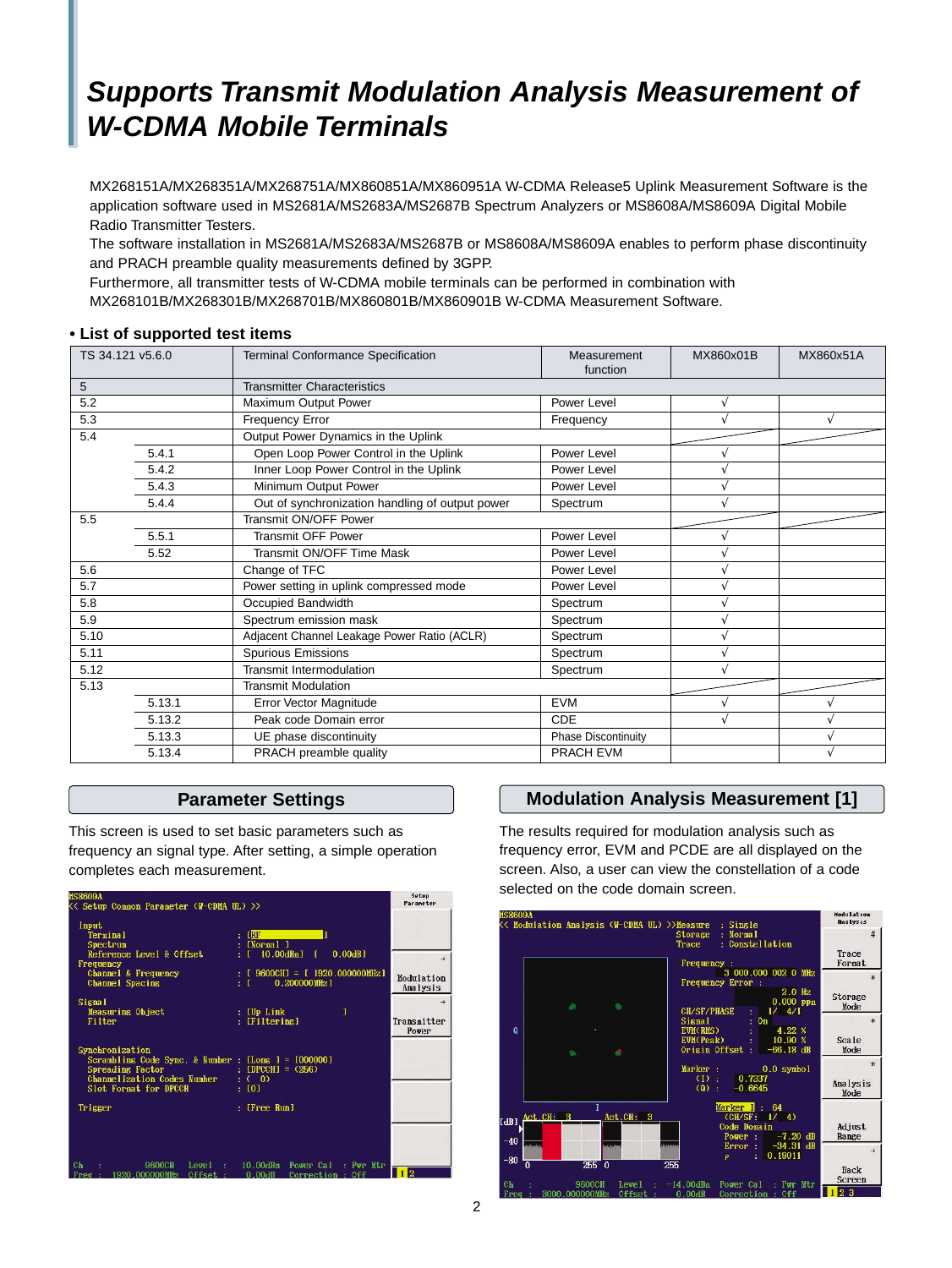## **Modulation Analysis Measurement [2]**

Test results such as Tx Power, RMS EVM and Peak EVM per slot are listed on the screen. This helps a user to detect the slot-dependent deteriorations easily.



#### **Phase Discontinuity Measurement**

Test results such as Tx Power, EVM, Frequency Error and Phase discontinuity per slot and Worst values are displayed on a single screen. This allows a user to grasp the required analysis results instantaneously.



## **RACH Analysis**

Test results such as Tx Power and EVM of Preamble or Message portion and the constellation are displayed. Also, timing differences between Preamble portion and Message portion as well as the external trigger and Preamble portion can be measured.



The demodulated data of Preamble or Message portion is displayed. Especially in Preamble portion, the data different from ideal data strings defined by the standards is shown in red. This helps a user to find errors instantaneously.

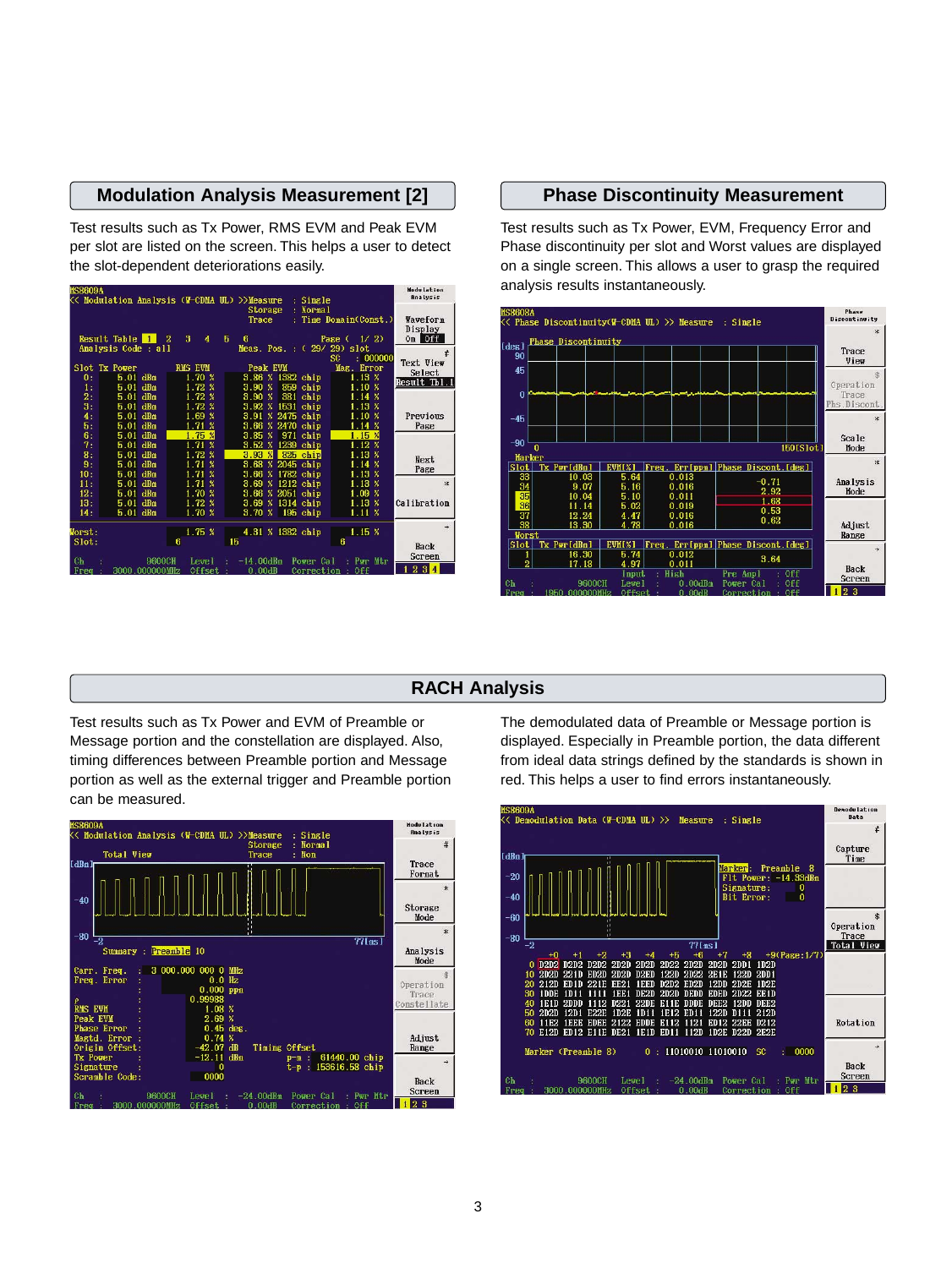# **Specifications (For MX268151A/MX268351A/MX268751A)**

The following specifications are guaranteed after the internal range is optimized (the internal receiver range is automatically adjusted by pushing the Adjust Range key). Power values show mean power. The "pre-amp on" specification for MS2681A and MS2683A applies when options MS2681A-08/MS2683A-08 are installed.

| Model                                   |                                                | MX268151A                                                                                                                                                                                                                                                        | MX268351A                                                           | MX268751A                                                                                                                                                                             |
|-----------------------------------------|------------------------------------------------|------------------------------------------------------------------------------------------------------------------------------------------------------------------------------------------------------------------------------------------------------------------|---------------------------------------------------------------------|---------------------------------------------------------------------------------------------------------------------------------------------------------------------------------------|
| Modulation/<br>frequency<br>measurement | Measurement<br>frequency range                 | 50 MHz to 3.0 GHz<br>50 MHz to 2.3 GHz<br>(MS2681A-08 is installed)                                                                                                                                                                                              | 50 MHz to 3.0 GHz<br>50 MHz to 2.3 GHz<br>(MS2683A-08 is installed) | 50 MHz to 3.0 GHz                                                                                                                                                                     |
|                                         | Measurement level<br>range                     | $-60$ to $+30$ dBm (Pre-amp off)<br>$-80$ to $+10$ dBm (Pre-amp on)                                                                                                                                                                                              |                                                                     | $-60$ to $+30$ dBm                                                                                                                                                                    |
|                                         | Carrier frequency<br>accuracy                  | $\pm$ (reference frequency accuracy +10 Hz)<br>At 1 code channel (Modulation methods: QPSK)<br>Input level: $\geq$ 30 dBm (Pre-amp off)<br>Input level: $\geq -40$ dBm (Pre-amp on)                                                                              |                                                                     | $\pm$ (reference frequency accuracy +10 Hz)<br>At 1 code channel<br>(Modulation methods: QPSK)<br>Input level: ≥-30 dBm                                                               |
|                                         | Modulation accuracy<br>(residual vector error) | $< 2.0\%$ (rms)<br>At 1 code channel (Modulation methods: QPSK)<br>Input level: $\geq$ 30 dBm (Pre-amp off)<br>Input level: ≥-40 dBm (Pre-amp on)                                                                                                                |                                                                     | $< 2.0\%$ (rms)<br>At 1 code channel<br>(Modulation methods: QPSK)<br>Input level: ≥-30 dBm                                                                                           |
|                                         | Origin offset<br>accuracy                      | $\pm 0.5$ dB<br>Relative to signal with origin offset of -30 dBc<br>At 1 code channel (Modulation methods: QPSK)<br>Input level: $\geq$ 30 dBm (Pre-amp off)<br>Input level: ≥-40 dBm (Pre-amp on)                                                               |                                                                     | $\pm 0.5$ dB<br>Relative to signal with origin offset of -30 dBc<br>At 1 code channel<br>(Modulation methods: QPSK)<br>Input level: ≥-30 dBm                                          |
|                                         | Code domain power<br>accuracy                  | $\pm 0.1$ dB (code power $\geq -10$ dBc)<br>$\pm 0.3$ dB (code power $\ge -25$ dBc)<br>The input signal does not have the origin offset<br>Modulation methods: QPSK<br>offset<br>Input level: $\geq -10$ dBm (Pre-amp off)<br>Input level: ≥-20 dBm (Pre-amp on) |                                                                     | $\pm 0.1$ dB (code power $\geq -10$ dBc)<br>$\pm 0.3$ dB (code power $\ge -25$ dBc)<br>The input signal does not have the origin<br>Modulation methods: QPSK<br>Input level: ≥-10 dBm |
|                                         | Code domain error                              | Residual error: <- 50 dB<br>Accuracy: $\pm 0.5$ dB<br>Spread factor: 256<br>The input signal does not have the origin offset<br>Modulation methods: QPSK<br>offset<br>Input level: $\geq -10$ dBm (Pre-amp off)<br>Input level: $\geq$ -20 dBm (Pre-amp on)      |                                                                     | Residual error: <- 50 dB<br>Accuracy: ±0.5 dB<br>Spread factor: 256<br>The input signal does not have the origin<br>Modulation methods: QPSK<br>Input level: ≥-10 dBm                 |
|                                         | Waveform display                               | Code vs. Slot, Tme domain modulation analysis                                                                                                                                                                                                                    |                                                                     | Constellation display, Eye diagram, EVM vs. Chip, Phase error vs. Chip, Amplitude error vs. Chip,                                                                                     |
|                                         | Code vs. Slot                                  | Code domain power is measured per slot (Max.150 slots) for the specified code channel.                                                                                                                                                                           |                                                                     |                                                                                                                                                                                       |
|                                         | Time domain<br>modulation analysis             | Modulation analysis per slot (Max.150 slots) is measured.                                                                                                                                                                                                        |                                                                     |                                                                                                                                                                                       |
|                                         | Measurement<br>frequency range                 | 50 MHz to 3.0 GHz<br>50 MHz to 2.3 GHz<br>(MS2681A-08 is installed)                                                                                                                                                                                              | 50 MHz to 3.0 GHz<br>50 MHz to 2.3 GHz<br>(MS2683A-08 is installed) | 50 MHz to 3.0 GHz                                                                                                                                                                     |
|                                         | Measurement level<br>range                     | $-60$ to $+30$ dBm (Pre-amp off)<br>$-80$ to $+10$ dBm (Pre-amp on)                                                                                                                                                                                              |                                                                     | $-60$ to $+30$ dBm                                                                                                                                                                    |
| Amplitude<br>measurement                | Tx power accuracy                              | ±2 dB (Typical)<br>Measurement range:<br>-20 to +30 dBm (Pre-amp off)<br>$-20$ to $+10$ dBm (Pre-amp on)                                                                                                                                                         |                                                                     | $±2$ dB (Typical)<br>Measurement range: - 20 to +30 dBm                                                                                                                               |
|                                         | Power measurement<br>linearity                 | $\pm 0.2$ dB (0 to $-40$ dB)<br>After optimized internal range, When the reference<br>level setting is not changed.<br>Input level: $\geq -10$ dBm (Pre-amp off)<br>Input level: $\geq$ -20 dBm (Pre-amp on)                                                     |                                                                     | $\pm 0.2$ dB (0 to $-40$ dB)<br>After optimized internal range, When the<br>reference level setting is not changed.<br>Input level: $\geq -10$ dBm                                    |
|                                         | Filter select function                         | Power value after passing RRC ( $\alpha$ =0.22) filter can be measured                                                                                                                                                                                           |                                                                     |                                                                                                                                                                                       |
|                                         | RACH measurement<br>function                   | The time difference between a preamble RACH signal and a message RACH signal is measured.                                                                                                                                                                        |                                                                     |                                                                                                                                                                                       |
|                                         | Demodulation<br>measurement                    | The post-despreading data of a specific code channel is outputted for a maximum of 10 frames.<br>Otherwise, the specific preamble data is outputted for a maximum of 16 pieces.                                                                                  |                                                                     |                                                                                                                                                                                       |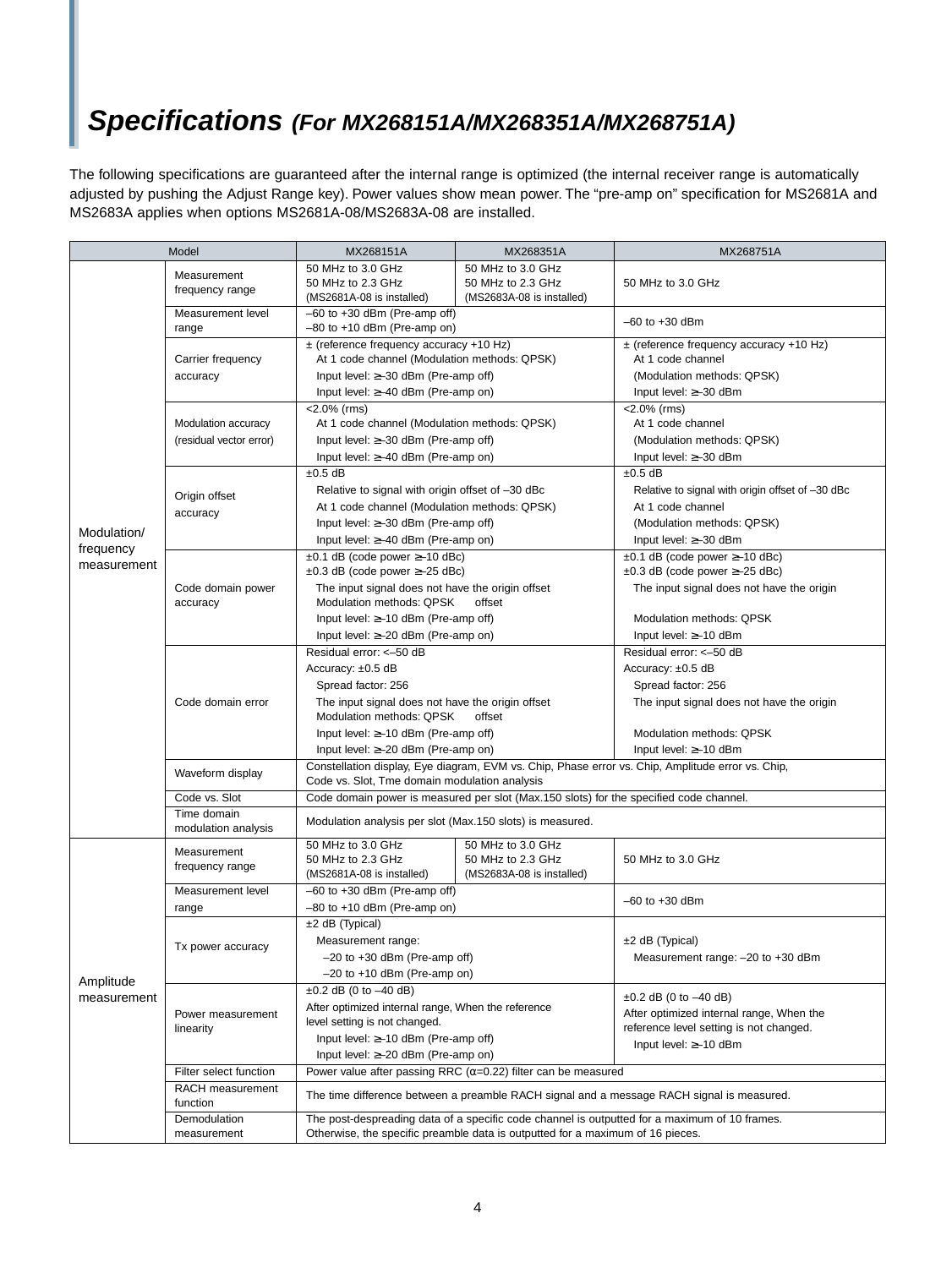| Model                                 |                                           | MX268151A                                                                                                                                                              | MX268351A                                                                                                                                 | MX268751A                                                                                             |  |
|---------------------------------------|-------------------------------------------|------------------------------------------------------------------------------------------------------------------------------------------------------------------------|-------------------------------------------------------------------------------------------------------------------------------------------|-------------------------------------------------------------------------------------------------------|--|
| <b>CCDF</b>                           | Measurement<br>frequency range            | 50 MHz to 3.0 GHz<br>50 MHz to 2.3 GHz<br>(MS2681A-08 is installed)                                                                                                    | 50 MHz to 3.0 GHz<br>50 MHz to 2.3 GHz<br>(MS2683A-08 is installed)                                                                       | 50 MHz to 3.0 GHz                                                                                     |  |
|                                       | Measurement level<br>range                | -60 to +30 dBm, +50 dBm (Peek power) : Pre-amp off<br>-80 to +10 dBm, +50 dBm (Peek power) : Pre-amp on                                                                |                                                                                                                                           | $-60$ to $+30$ dBm, $+50$ dBm (Peek power)                                                            |  |
|                                       | Measurement<br>methods                    |                                                                                                                                                                        | APD : Displays a distribution of a ratio between instantaneous power and average power                                                    | CCDF : Displays an accumulation distribution of a ratio between instantaneous power and average power |  |
|                                       | Filter select function                    | 20 MHz, 10 MHz, 5 MHz, 3 MHz RRC: $\alpha$ =0.22, RC: $\alpha$ =0.22                                                                                                   |                                                                                                                                           |                                                                                                       |  |
|                                       | Measurement<br>frequency range            | 50 MHz to 3.0 GHz<br>50 MHz to 2.3 GHz<br>(MS2681A-08 is installed)                                                                                                    | 50 MHz to 3.0 GHz<br>50 MHz to 2.3 GHz<br>(MS2683A-08 is installed)                                                                       | 50 MHz to 3.0 GHz                                                                                     |  |
| Phase<br>Discontinuity                | Measurement level<br>range                | $-60$ to $+30$ dBm (Pre-amp off)<br>$-80$ to $+10$ dBm (Pre-amp on)                                                                                                    |                                                                                                                                           | $-60$ to $+30$ dBm                                                                                    |  |
|                                       | <b>Phase Discontinuity</b><br>measurement | The average value per slot is calculated from the test results of phase difference in each symbol and<br>the phase difference between the adjacent slots is displayed. |                                                                                                                                           |                                                                                                       |  |
|                                       | Input impedance                           | 1 M $\Omega$ (parallel capacitance: <100 pF), 50 $\Omega$                                                                                                              |                                                                                                                                           |                                                                                                       |  |
|                                       | Balance input                             | Differential voltage : 0.1 to<br>1.0 Vp-p (input terminals)<br>In-phase voltage: ±2.5 V<br>(input terminals)<br>(MS2681A-17 is installed)                              | Differential voltage : 0.1 to<br>1.0 Vp-p (input terminals)<br>In-phase voltage: ±2.5 V<br>(input terminals)<br>(MS2683A-17 is installed) |                                                                                                       |  |
| Electric<br>performance<br>(IQ input) | Unbalance input                           | 0.1 to 1.0 $V$ p-p (input<br>terminals), DC/AC<br>coupling: Changeable<br>(MS2681A-18 is installed)                                                                    | 0.1 to 1.0 $V$ p-p (input<br>terminals), DC/AC<br>coupling: Changeable<br>(MS2683A-18 is installed)                                       | 0.1 to 1.0 V p-p (input terminals), DC/AC<br>coupling: Changeable<br>(MS2687B-18 is installed)        |  |
|                                       | Measurement items                         | Modulation/ frequency measurement<br>Amplitude measurement (The power value after RRC filtering is measured.)                                                          |                                                                                                                                           |                                                                                                       |  |
|                                       | Modulation accuracy<br>measurement        | Residual vector error : <2% (Typical)<br>DC coupling, Input level : $\geq$ 0.1 V(rms), the input signal does not have the origin offset                                |                                                                                                                                           |                                                                                                       |  |
|                                       | IQ level measurement                      | Measures and displays input level of I and Q (rms, p-p)                                                                                                                |                                                                                                                                           |                                                                                                       |  |
|                                       | IQ phase difference<br>measurement        | When the CW signal is inputted to I and Q input terminals, measures and displays the phase<br>difference between I-phase and Q-phase signals.                          |                                                                                                                                           |                                                                                                       |  |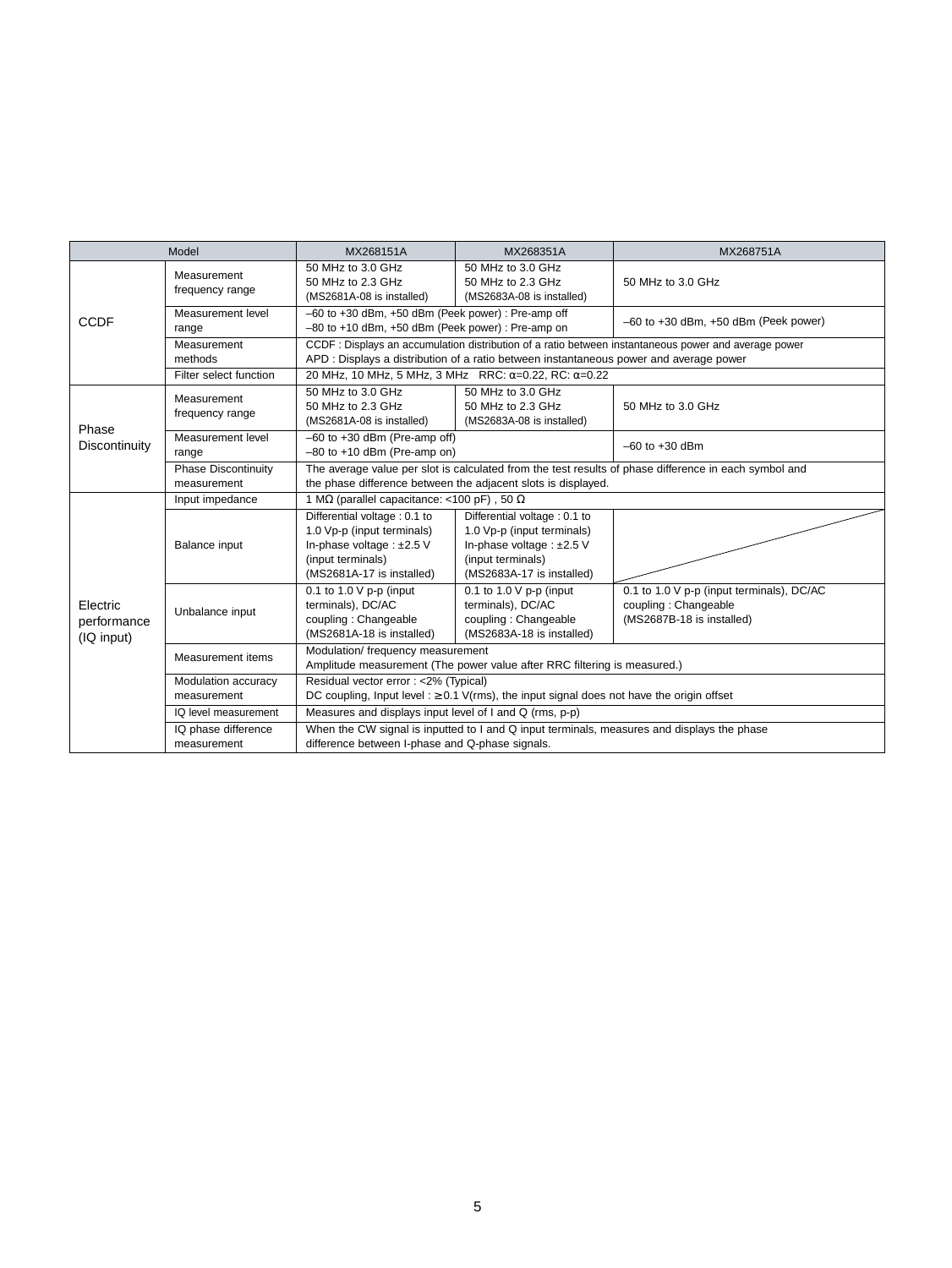# **Specifications (For MX860851A/MX860951A)**

The following specifications are guaranteed after the internal range is optimized (the internal receiver range is automatically adjusted by pushing the Adjust Range key). Power values show mean power. The "pre-amp on" specification for MS8608A and MS8609A applies when options MS8608A-08/MS8609A-08 are installed.

| Model                                   |                                                | MX860851A                                                                                                                                                                                                                                                                                                                                              | MX860951A                                                                                                                                                                                                                                         |  |
|-----------------------------------------|------------------------------------------------|--------------------------------------------------------------------------------------------------------------------------------------------------------------------------------------------------------------------------------------------------------------------------------------------------------------------------------------------------------|---------------------------------------------------------------------------------------------------------------------------------------------------------------------------------------------------------------------------------------------------|--|
|                                         | Measurement<br>frequency range                 | 50 MHz to 3.0 GHz<br>50 MHz to 2.3 GHz<br>(MS8608A-08 is installed)                                                                                                                                                                                                                                                                                    | 50 MHz to 3.0 GHz<br>50 MHz to 2.3 GHz<br>(MS8608A-08 or MS8609A-30 is installed)                                                                                                                                                                 |  |
|                                         | Measurement level<br>range                     | $-40$ to $+40$ dBm (high power input)<br>-60 to +20 dBm (low power input, Pre-amp off)<br>-80 to +10 dBm (low power input, Pre-amp on)                                                                                                                                                                                                                 | $-60$ to $+20$ dBm (Pre-amp off)<br>$-80$ to $+10$ dBm (Pre-amp on)<br>$-60$ to $+26$ dBm<br>(Pre-amp on, MS8609A-32 is installed)                                                                                                                |  |
|                                         | Carrier frequency<br>accuracy                  | $\pm$ (reference frequency accuracy + 10 Hz)<br>At 1 code channel, Modulation methods: QPSK<br>Input level: $\geq -10$ dBm (high power input)<br>Input level: $\geq -30$ dBm<br>(low power input, Pre-amp off)<br>Input level: ≥-40 dBm<br>(low power input, Pre-amp on)                                                                               | $\pm$ (reference frequency accuracy + 10 Hz)<br>At 1 code channel, Modulation methods: QPSK<br>Input level: $\geq$ -30 dBm (Pre-amp off)<br>Input level: ≥-40 dBm (Pre-amp on)                                                                    |  |
|                                         | Modulation accuracy<br>(residual vector error) | <2.0 % (rms)<br>At 1 code channel, Modulation methods: QPSK<br>Input level: $\geq -10$ dBm (high power input)<br>Input level: $\geq -30$ dBm<br>(low power input, Pre-amp off)<br>Input level: ≥-40 dBm<br>(low power input, Pre-amp on)                                                                                                               | <2.0 % (rms)<br>At 1 code channel, Modulation methods: QPSK<br>Input level: $\geq$ -30 dBm (Pre-amp off)<br>Input level: ≥-40 dBm (Pre-amp on)                                                                                                    |  |
| Modulation/<br>frequency<br>measurement | Origin offset<br>accuracy                      | $\pm 0.5$ dB<br>Relative to signal with origin offset of -30 dBc<br>At 1 code channel, Modulation methods: QPSK<br>Input level: ≥-10 dBm (high power input)<br>Input level: ≥-30 dBm<br>(low power input, Pre-amp off)<br>Input level: ≥-40 dBm<br>(low power input, Pre-amp on)                                                                       | $±0.5$ dB<br>Relative to signal with origin offset of -30 dBc<br>At 1 code channel, Modulation methods: QPSK<br>Input level: ≥-30 dBm (Pre-amp off)<br>Input level: ≥-40 dBm (Pre-amp on)                                                         |  |
|                                         | Code domain power<br>accuracy                  | $\pm 0.1$ dB (code power $\geq -10$ dBc)<br>$\pm 0.3$ dB (code power $\ge -25$ dBc)<br>The input signal does not have the origin offset<br>Modulation methods: QPSK<br>Input level: $\geq +10$ dBm (high power input)<br>Input level: $\geq -10$ dBm<br>(low power input, Pre-amp off)<br>Input level: $\geq -20$ dBm<br>(low power input, Pre-amp on) | $\pm 0.1$ dB (code power $\geq -10$ dBc)<br>$\pm 0.3$ dB (code power $\geq -25$ dBc)<br>The input signal does not have the origin offset<br>Modulation methods: QPSK<br>Input level: ≥-10 dBm (Pre-amp off)<br>Input level: ≥-20 dBm (Pre-amp on) |  |
|                                         | Code domain error                              | Residual error: <- 50 dB<br>Accuracy: ±0.5 dB<br>Spread factor: 256<br>The input signal does not have the origin offset<br>Modulation methods: QPSK<br>Input level: ≥+10 dBm (high power input)<br>Input level: ≥-10 dBm<br>(low power input, Pre-amp off)<br>Input level: ≥-20 dBm<br>(low power input, Pre-amp on)                                   | Residual error: <- 50 dB<br>Accuracy: ±0.5<br>Spread factor: 256<br>Modulation methods: QPSK<br>The input signal does not have the origin offset<br>Input level: ≥-10 dBm (Pre-amp off)<br>Input level: ≥-20 dBm (Pre-amp on)                     |  |
|                                         | Waveform display                               | Constellation, Eye diagram, EVM vs. Chip, Phase error vs. Chip, Amplitude error vs. Chip,<br>Code vs. Slot, Time domain modulation analysis                                                                                                                                                                                                            |                                                                                                                                                                                                                                                   |  |
|                                         | Code vs. Slot                                  | Code domain power is measured per slot (Max.150 slots) for the specified code channel.                                                                                                                                                                                                                                                                 |                                                                                                                                                                                                                                                   |  |
|                                         | Time domain<br>modulation analysis             | Modulation analysis per slot (Max.150 slots) is measured.                                                                                                                                                                                                                                                                                              |                                                                                                                                                                                                                                                   |  |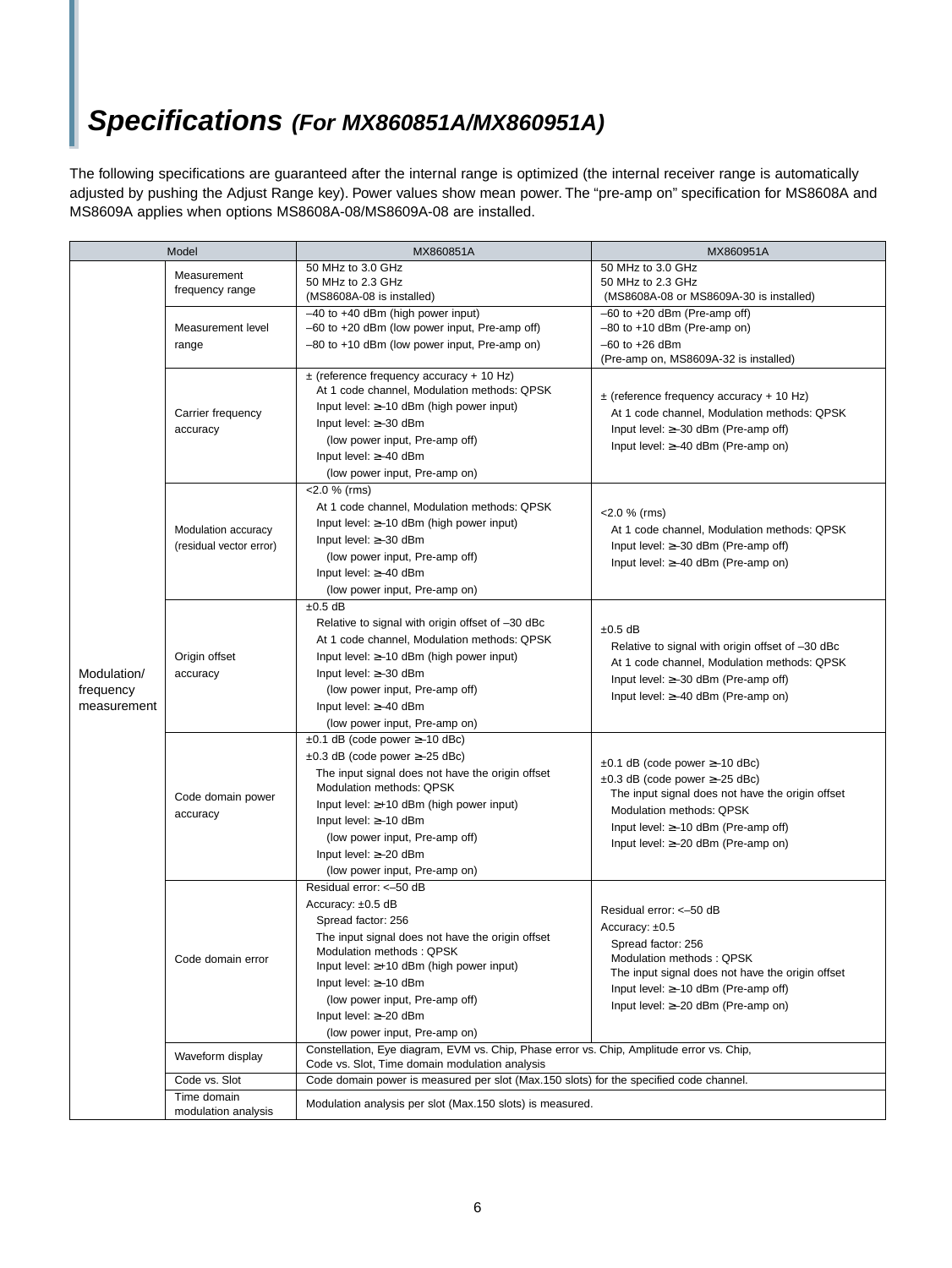| Model                    |                                           | MX860851A                                                                                                                                                                                                                                                                | MX860951A                                                                                                                                                                                                                                                                                                                        |  |  |
|--------------------------|-------------------------------------------|--------------------------------------------------------------------------------------------------------------------------------------------------------------------------------------------------------------------------------------------------------------------------|----------------------------------------------------------------------------------------------------------------------------------------------------------------------------------------------------------------------------------------------------------------------------------------------------------------------------------|--|--|
| Amplitude<br>measurement | Measurement<br>frequency range            | 50 MHz to 3.0 GHz<br>50 MHz to 2.3 GHz<br>(MS8608A-08 is installed)                                                                                                                                                                                                      | 50 MHz to 3.0 GHz<br>50 MHz to 2.3 GHz<br>(MS8608A-08 or MS8609A-30 is installed)                                                                                                                                                                                                                                                |  |  |
|                          | Measurement level<br>range                | $-40$ to $+40$ dBm (high power input)<br>-60 to +20 dBm (low power input, Pre-amp off)<br>-80 to +10 dBm (low power input, Pre-amp on)                                                                                                                                   | $-60$ to $+20$ dBm (Pre-amp off)<br>$-80$ to $+10$ dBm (Pre-amp on)<br>$-60$ to $+26$ dBm<br>(Pre-amp on, MS8609A-32 is installed)                                                                                                                                                                                               |  |  |
|                          | Tx power accuracy                         | $±0.4$ dB<br>after optimized internal level and Power<br>Calibration, relative to continuous signal.<br>Measurement range:<br>0 to +40 dBm (high power input)<br>$-20$ to $+20$ dBm (low power input, Pre-amp off)<br>$-20$ to $+10$ dBm (low power input, Pre-amp on)   | $±0.4$ dB<br>after optimized internal level and Power<br>Calibration, relative to continuous signal.<br>Measurement range:<br>$-20$ to $+20$ dBm (Pre-amp off)<br>$-20$ to $+10$ dBm (Pre-amp on)<br>$-14$ to $+26$ dBm<br>(Pre-amp off, MS8609A-32 is installed)<br>$-14$ to $+16$ dBm<br>(Pre-amp on, MS8609A-32 is installed) |  |  |
|                          | Power measurement<br>linearity            | $\pm 0.2$ dB (0 to $-40$ dB)<br>After optimized internal level, relative to reference level<br>Input level: $\geq +10$ dBm (high power input)<br>Input level: $\geq -10$ dBm<br>(low power input, Pre-amp off)<br>Input level: ≥-20 dBm<br>(low power input, Pre-amp on) | $\pm 0.2$ dB (0 to $-40$ dB)<br>After optimized internal level, relative to reference level<br>Input level: $\geq -10$ dBm (Pre-amp off)<br>Input level: ≥-20 dBm (Pre-amp on)                                                                                                                                                   |  |  |
|                          | Filter select function                    | Power value after passing RRC ( $\alpha$ =0.22) filter can be measured                                                                                                                                                                                                   |                                                                                                                                                                                                                                                                                                                                  |  |  |
|                          | RACH measurement<br>function              | The time difference between a preamble RACH signal and a message RACH signal is measured.                                                                                                                                                                                |                                                                                                                                                                                                                                                                                                                                  |  |  |
|                          | Demodulation<br>measurement               | The post-despreading data of a specific code channel is outputted for a maximum of 10 frames.<br>Otherwise, the specific preamble data is outputted for a maximum of 16 pieces.                                                                                          |                                                                                                                                                                                                                                                                                                                                  |  |  |
|                          | Measurement<br>frequency range            | 50 MHz to 3.0 GHz<br>50 MHz to 2.3 GHz<br>(MS8608A-08 is installed)                                                                                                                                                                                                      | 50 MHz to 3.0 GHz<br>50 MHz to 2.3 GHz<br>(MS8608A-08 or MS8609A-30 is installed)                                                                                                                                                                                                                                                |  |  |
| <b>CCDF</b>              | Measurement level<br>range                | -40 to +40 dBm, +50 dBm (Peak power, high power input)<br>$-60$ to $+20$ dBm, $+50$ dBm (Peak power,<br>low power input, Pre-amp off)<br>$-80$ to $+10$ dBm, $+50$ dBm (Peak power,<br>low power input, Pre-amp on)                                                      | -60 to +20 dBm, +50 dBm (Peak power, Pre-amp off)<br>-80 to +10 dBm, +50 dBm (Peak power, Pre-amp on)<br>-60 to +26 dBm, +50 dBm<br>(Peak power, Pre-amp on, MS8609A-32 is installed)                                                                                                                                            |  |  |
|                          | Measurement<br>methods                    | CCDF : Displays an accumulation distribution of a ratio between instantaneous power and average power<br>APD: Displays a distribution of a ratio between instantaneous power and average power                                                                           |                                                                                                                                                                                                                                                                                                                                  |  |  |
|                          | Filter select function                    | 20 MHz, 10 MHz, 5 MHz, 3 MHz RRC: $\alpha = 0.22$ , RC: $\alpha = 0.22$                                                                                                                                                                                                  |                                                                                                                                                                                                                                                                                                                                  |  |  |
|                          | Measurement<br>frequency range            | 50 MHz to 3.0 GHz<br>50 MHz to 2.3 GHz<br>(MS8608A-08 is installed)                                                                                                                                                                                                      | 50 MHz to 3.0 GHz<br>50 MHz to 2.3 GHz<br>(MS8608A-08 or MS8609A-30 is installed)                                                                                                                                                                                                                                                |  |  |
| Phase<br>Discontinuity   | Measurement level<br>range                | $-40$ to $+40$ dBm (high power input)<br>-60 to +20 dBm (low power input, Pre-amp off)<br>-80 to +10 dBm (low power input, Pre-amp on)                                                                                                                                   | $-60$ to $+20$ dBm (Pre-amp off)<br>$-80$ to $+10$ dBm (Pre-amp on)<br>$-60$ to $+26$ dBm<br>(Pre-amp on, MS8609A-32 is installed)                                                                                                                                                                                               |  |  |
|                          | <b>Phase Discontinuity</b><br>measurement | The average value per slot is calculated from the test results of phase difference in each symbol and<br>the phase difference between the adjacent slots is displayed.                                                                                                   |                                                                                                                                                                                                                                                                                                                                  |  |  |
|                          | Input impedance                           | 1 M $\Omega$ (parallel capacitance: <100 pF), 50 $\Omega$                                                                                                                                                                                                                |                                                                                                                                                                                                                                                                                                                                  |  |  |
|                          | Balance input                             | Differential voltage: 0.1 to 1.0 Vp-p (input terminals)<br>In-phase voltage: $\pm 2.5$ V (input terminals)                                                                                                                                                               |                                                                                                                                                                                                                                                                                                                                  |  |  |
|                          | Unbalance input                           | 0.1 to 1.0V p-p (input terminals), DC/AC coupling: Changeable                                                                                                                                                                                                            |                                                                                                                                                                                                                                                                                                                                  |  |  |
| Electric<br>performance  | Measurement items                         | Modulation/ frequency measurement<br>Amplitude measurement (The power value after RRC filtering is measured.)                                                                                                                                                            |                                                                                                                                                                                                                                                                                                                                  |  |  |
| (IQ input)               | Modulation accuracy<br>measurement        | Residual vector error: <2% (rms) (Typical)<br>DC coupling, Input level: ≥0.1 V (rms), the input signal dose not have the origin offset                                                                                                                                   |                                                                                                                                                                                                                                                                                                                                  |  |  |
|                          | IQ level measurement                      | Measures and displays input level of I and Q (rms, p-p)                                                                                                                                                                                                                  |                                                                                                                                                                                                                                                                                                                                  |  |  |
|                          | IQ phase difference                       | When a CW signal is inputted to the I and Q input terminals, measures and displays the phase                                                                                                                                                                             |                                                                                                                                                                                                                                                                                                                                  |  |  |
|                          | measurement                               | difference between the I-phase and Q-phase signals.                                                                                                                                                                                                                      |                                                                                                                                                                                                                                                                                                                                  |  |  |